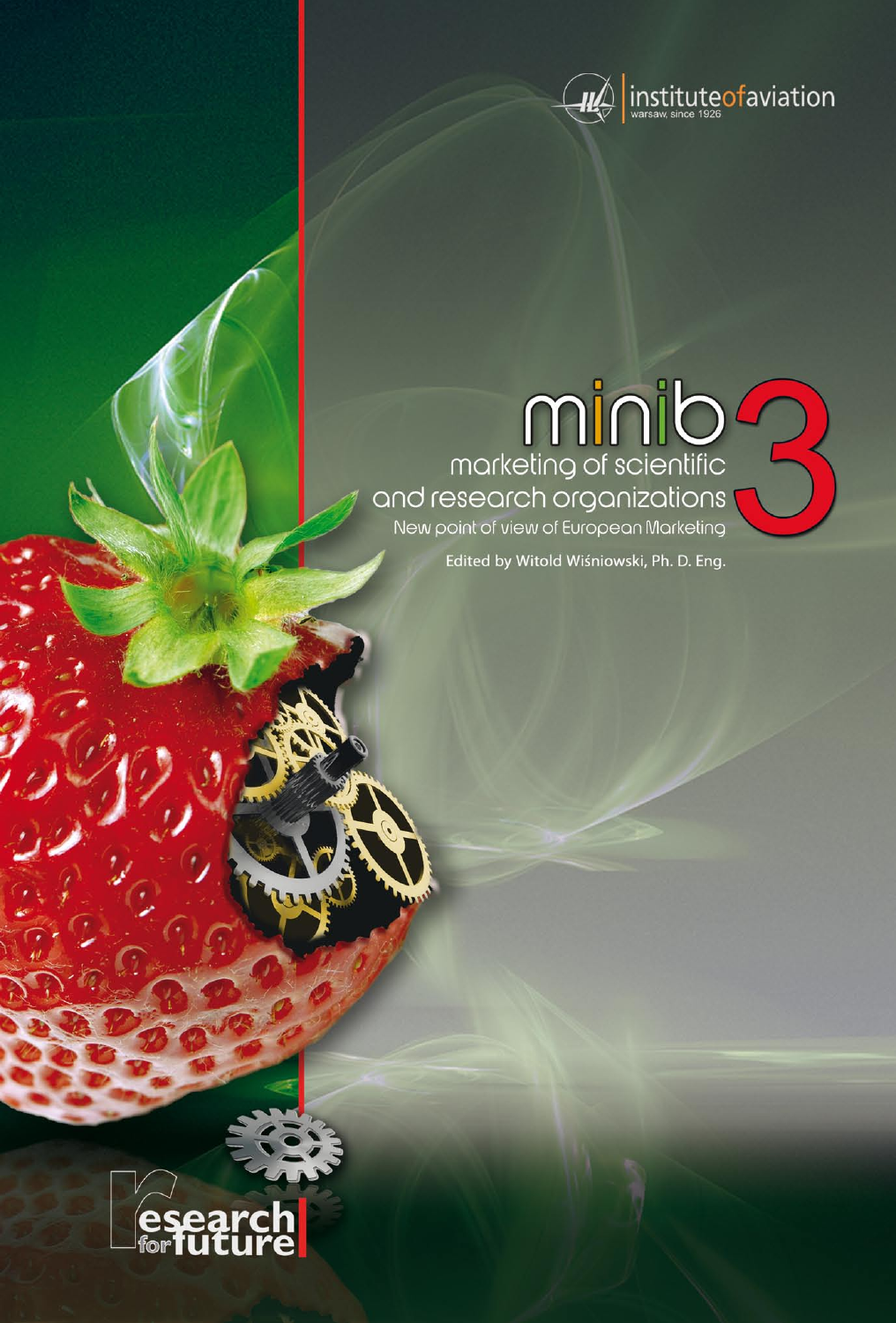

*Strategic significance of the brand in the activities of an organization*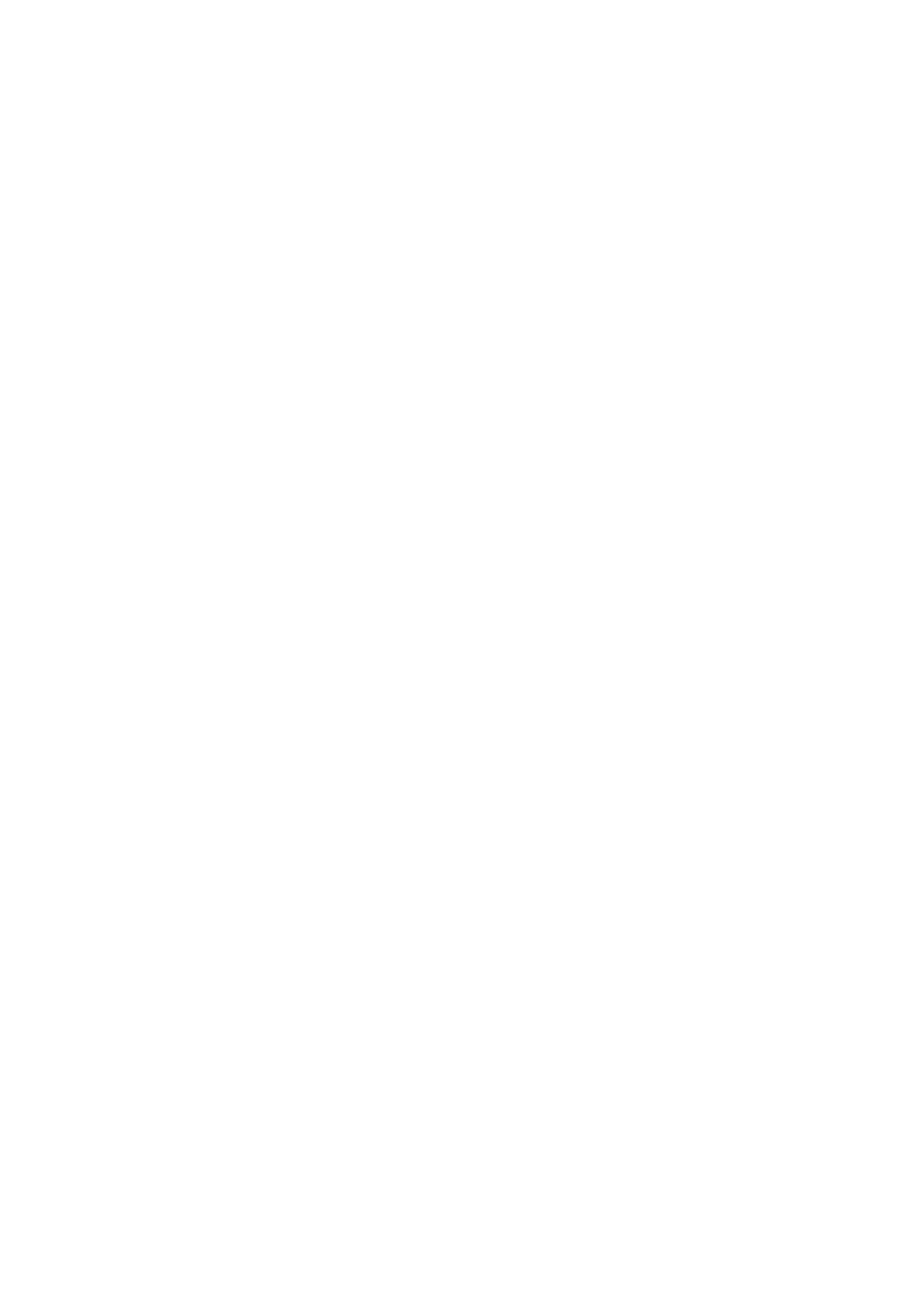

# **Strategic significance of the brand in the activities of an organization**

**Professor Grzegorz Urbanek, Ph. D.** University of Lodz Faculty of Management

## **Introduction**

Issues associated with brand management and its share in the creation of value for companies from the sector of consumer goods have for many years been some of the most popular subjects in the area of marketing. The interest in issues of using marketing and the brand in particular, also in B2B relations, non-profit organizations or research units, as well as in branches offering products which cannot be easily distinguished – eg. in the energy sector, has recently been growing. This new phenomenon of the penetration of marketing concepts beyond the traditional "brand" branches is associated with professionalization of management in all spheres, as well as with growing competition also among entities which don't position their offer directly on the market of consumer goods. It can be concluded that brand management is needed in all kinds of activities, where it is necessary to compete with other entities for rare resources – money of consumers, government subsidies, money from the National Health Fund, donations, valuable employees, etc. Obviously, the significance of a brand for the success of an organization and the methods of effective brand management don't differ depending on the area of economic, social or scientific activity. However, some of the most basic rules of creating and managing brands are universal regardless of the area of application. The goal of this article is to present the strategic significance of the brand for an organization and the fundamental rules for creating it. The article also presents general conditions for the process of brand management in research institutions. The last part of the article is devoted to the issue of using brands with regard to technology.

# **Evolution of the function of brand**

The essence of marketing has been subject to evolution along with the changing conditions for companies' business activities. P. Kotler described marketing as a "philosophy" of running business, in which the most important goal of the organization is identifying the needs and the value of the target market and adapting the activities of the organization to satisfying these needs in a more effective way than the competition"! About a dozen years later P. Doyle defined marketing as "a management process, which is supposed to maximize the value for shareholders by creating and implementing strategies building relations and trust of most valuable clients and which leads to achieving a stable competitive differentiation"<sup>2</sup>.

*1 P. Kotler, Marketing Management, Prentice Hall, Englewood Cliffs, New York, 1991, p. 16.*

*<sup>2</sup> P. Doyle, Value-Based Marketing: Marketing Strategies for Corporate Growth and Shareholder Value, Wiley, Chichester, 2001, p. 70.*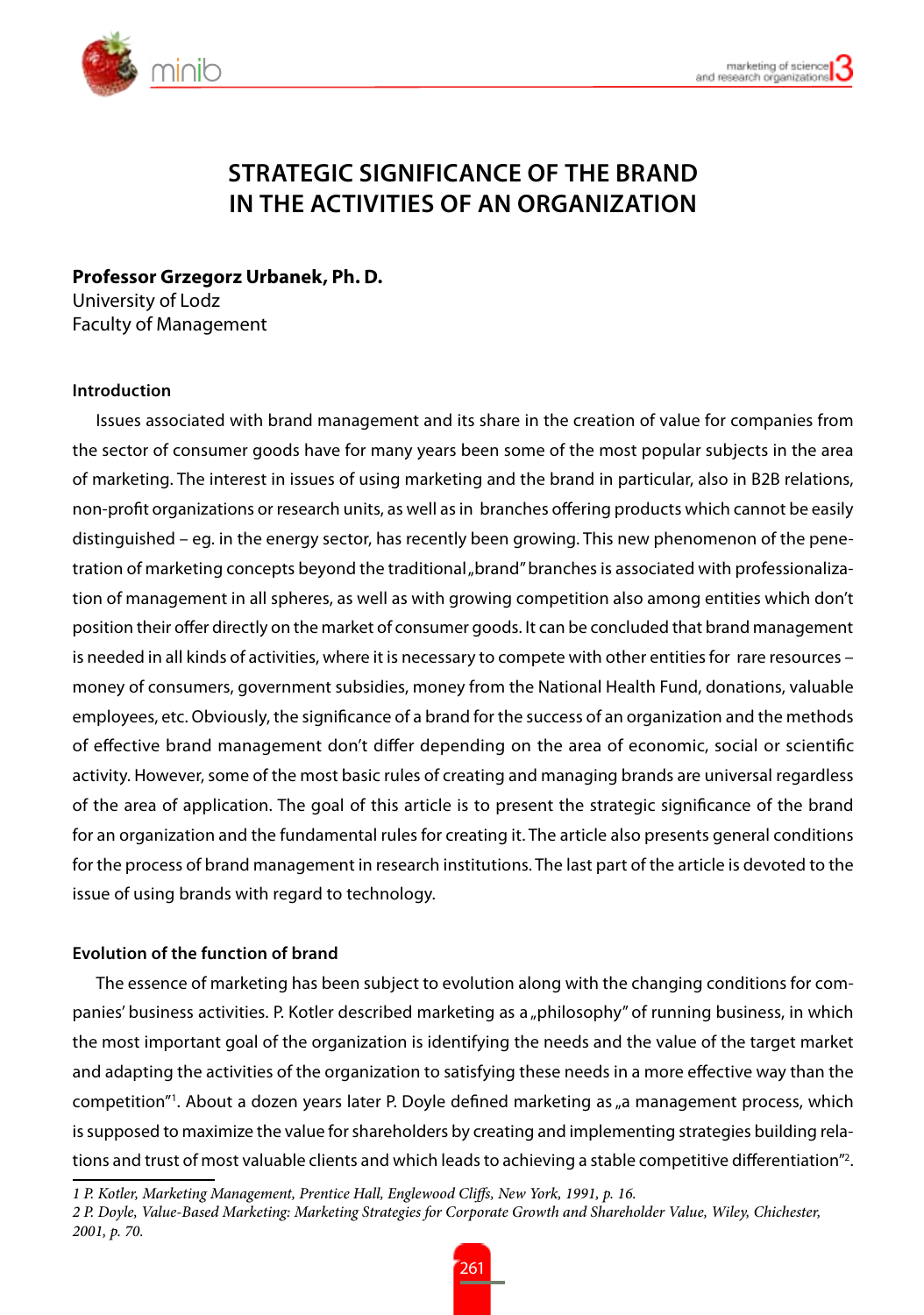The new approach to marketing shifts the focus from the issue of satisfying the needs of clients to creating value for shareholders. The brand is the top marketing tool from the point of view of the ability to create value for shareholders. Owning a strong brand may be a basis for stable competitive advantage of a company, which in turn results in achieving high level of return on invested capital, which leads to increasing the value of a company $^3$ .

Brand is commonly regarded as the name of a product. The difference between "just" a name and the brand is that the name itself doesn't bear connotations reaching out beyond its original meaning. A name becomes a brand as soon as consumers start associating it with other things <sup>4</sup>. This perception is often more important for the recipient (consumer) than the actual characteristics of a product. It is not important which product is the best (usually the consumer is unable to find it out himself), but which product is regarded as the best.

Over many years brands have evolved from a symbol of ownership into a cultural phenomenon. At the beginning the physical manifestation was the most important thing for a brand – brands were what they represented. Later brands became an expression of the consumers' feelings and experiences. Nowadays brands are becoming a socio-cultural phenomenon – they are what a group feels in association with the consumption of a brand <sup>5</sup>.

The term "brand" is used in practice very often and depending on the context it may have different meanings. According to the "classic" marketing definition – brand is a particular name, term, sign, symbol, or the combination of these elements, which are supposed to identify a product or a service of a seller or a group of sellers and to distinguish it from the competition's offer 6 . The brand shows the buyer the origin of a product or service and protects the client and producer against competitors, who could offer products identical with those offered by a particular seller. In this meaning brand is actually equivalent to the notion of trademark. In Poland trademark is defined by the act on industrial property rights as: any mark presented as graphic artwork or any other mark which can be expressed in graphics, if such a mark is suited to distinguish goods of one company from goods of the same kind of other companies. In particular, this may be a word, an image, an ornament, a composition of colours, a three-dimensional composition, including the form of a product or packaging, also a melody or other kind of sound"7 .

From the point of view of value of the brand for the organization, it is important to treat it as an economic category – generating particular benefits both for the owners and the recipient – user. For the owner the brand creates benefits in form of obtaining advantages exceeding the scope of advantages

*<sup>3</sup> For example: Procter&Gamble which has many brands in its portfolio, in the decade between 1994 and 2003 achieved an average return on capital of 29.42% - see D. Dyer, F. Dalzell, R. Olegario, Rising Tide, Harvard Business School Press, Boston, 2004.*

*<sup>4</sup> T. Calkins, The Challenge of Branding, [in:] A. Tybout, T. Calkins, Kellogg on Branding, Wiley, Hoboken 2005, p. 1. 5 P. Berthon, L. Pitt, R. Chakrabarti, J-P. Berthon, M. Simon, Brand Worlds – from articulation to integration, Journal of Advertising Research, March 2011, p. 182-188.*

*<sup>6</sup> P. Kotler i G. Armstrong (1994), "Principles of Marketing", Prentice Hall, Englewood Hall.*

*<sup>7</sup> According to the act on industrial property from June 30, 2000 (Dz U z 2001 r., nr 49, poz. 508; z 2002 r. nr 74, poz. 676, nr 108, poz. 945, nr 113, poz. 983, nr 153, poz. 1271; tekst jednolity – Dz U z 2003 r., nr 119, poz. 1117, oraz z 2004 r., nr 33, poz. 286).*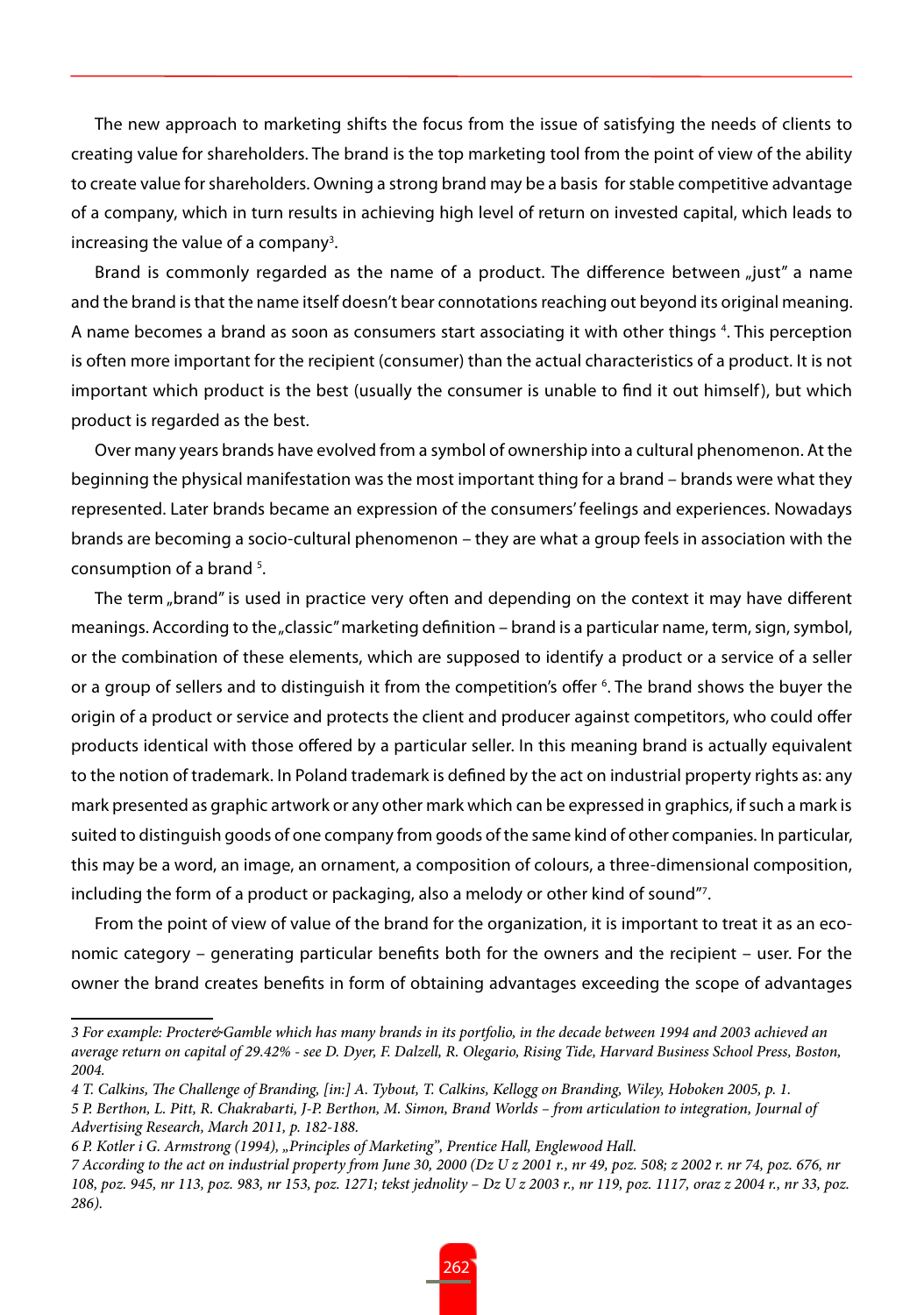that could be obtained by providing the same offer without marking it with a brand. For the recipient the brand creates benefits which may be functional, economic and psychological in character. Functional benefits are associated with the physical traits and characteristics of the offer, economic benefits come from the perception of the relation – received value/paid price, psychological benefits are associated with the degree to which the offer satisfies non-material needs.

In the recent 20 years we have experienced a major shifting of emphasis in the methods and subject of brand management. Activities in this area are evolving from focusing on the product brand to promoting the philosophy of a company's activity, which constitutes a foundation of the corporate brand.

The foundation of this philosophy is the assumption that the personality of an organization alone is the carrier of a particular value. Managing it well requires carrying out consistent actions over a long time, directed both to the inside and the outside of an organization. In practice applying this philosophy means raising pressure on creating corporate brands and decreasing the significance of product brands, In a situation, where the offers of many companies are becoming very similar, distinguishing oneself on the market through characteristics of a product alone is becoming ever harder. In this situation many organizations focus on distinguishing themselves based on their identity. As a result the promises made by a brand become the promises of an organization. This tendency concerns both companies offering consumer goods and supplies as well as non-profit institutions.

#### **Brand and creating the value of an organization**

The positive influence of strong brands on creating the value of companies offering consumer goods has been confirmed by the results of many both Polish and foreign research projects<sup>8</sup>. In case of organizations from branches other than the consumer sector, identifying such effects is difficult due to problems with measuring their achievements.

Not every brand has the capacity to generate additional, substantial value for an organization. Only strong brands, that is, those which have a high additional capital enjoy this privilege. The capital of a brand is a total of all traits, attributes, associations, opinions about the brand, which influence the consumers' decisions and channels of distribution. D. Aaker<sup>9</sup> defined brand capital as a set of assets and liabilities associated with a brand which increase or decrease the value provided by a product or service for the company or its customer. Investments in building a brand boost its potential (capital), which is later released in the market offer.

In case of product brands we should look for sources of brand value above all in consumers' attitudes. Keller defines brand capital as a differential or specific reaction of a consumer to marketing action with

*<sup>8</sup> See eg. N. Mizik, R. Jacobsen, Talk About Brand Strategy, Harvard Business Review, September 2005, p. 24-25; T. Madden, F. Fehle, S. Fournier, Brands Matter: An Empirical Demonstration of the Creation of Shareholder Value Through Branding, Journal of the Academy of Marketing Science, Vol. 34, No. 2, p. 224-235.; G. Urbanek, Wpływ marki na wartość dla akcjonariuszy na przykładzie wybranych spółek notowanych na WGPW, Marketing i Rynek, nr 9/2011.; G. Urbanek, Marka a wartość dla akcjonariuszy w okresie kryzysu finansowego 2008-2009, Problemy Zarządzania, nr 4/2010.*

*<sup>9</sup> D. Aaker, Managing Brand Equity, The Free Press, New York 1991, p. 15.*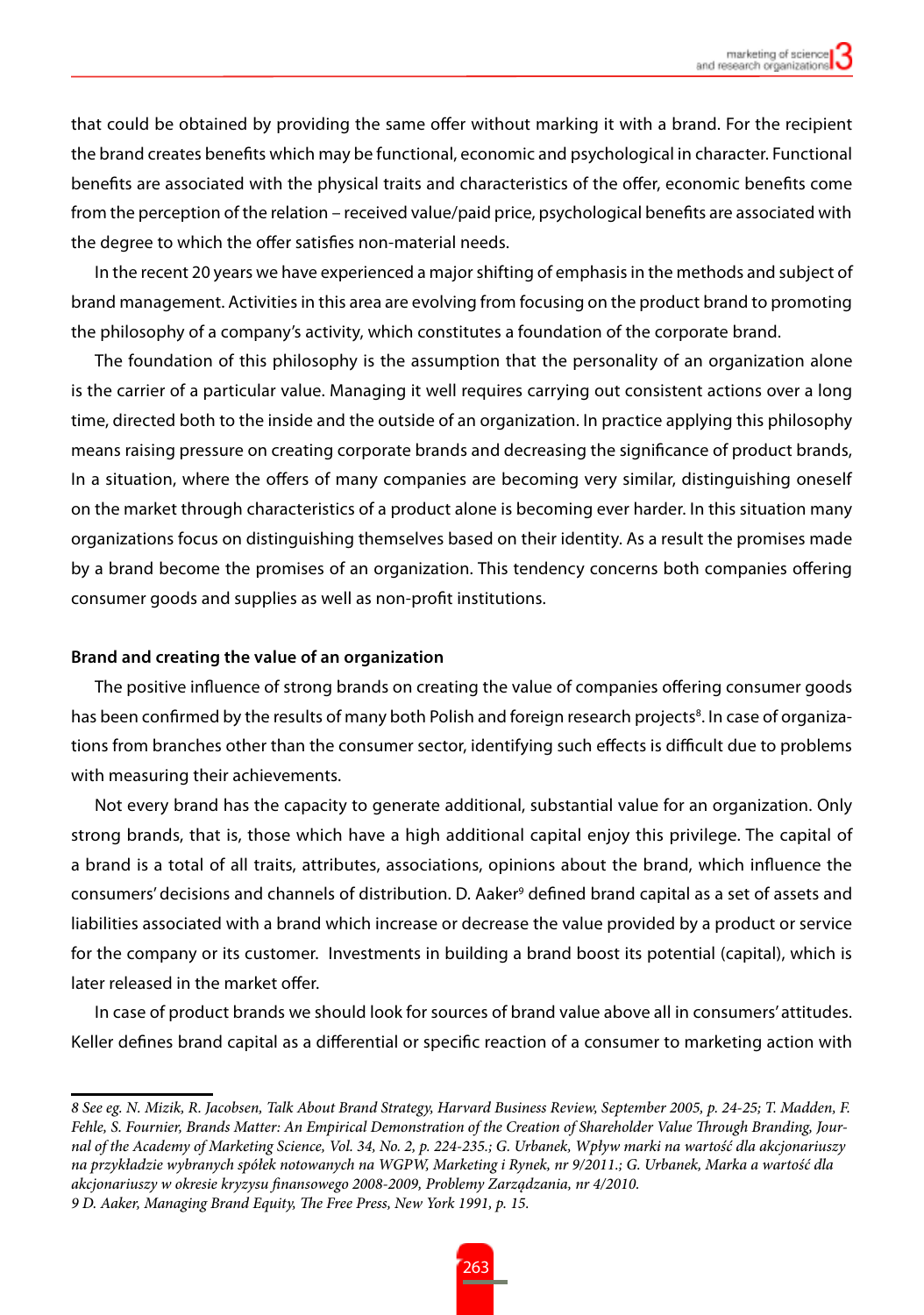regard to a brand, in comparison to the marketing of a generic product<sup>10</sup>. The source of this response is the consumer's knowledge about a brand.

Managing corporate brands requires a slightly different approach to building brand capital, than in case of product brands. In the strategy of a corporate brand the reference point for activities are not only clients, but also other interest groups. It is the result of new trends in business in general and in brand management in particular. The first one is the growth of importance of relations not only between the company and the consumers, but also between companies and their stakeholders. The second trend is that there are more and more arguments supporting the claim that the value of a brand stems not only from the relations between the brand (company) and its clients, but also with other interest groups<sup>11</sup>. The theory of interest groups says that organizations depend to an ever greater extent on the network of relations they are involved in. This causes the emergence of certain legal, contractual or moral obligations towards the members of the network. From this point of view the capital of a corporate brand should be considered with reference to rational and emotional reactions of various interest groups to brand. In other words, the capital of a brand means opinions and behaviours of interest groups towards and organization in association with their reception of the attributes of a brand.

#### **Brand building rules**

Creating a brand goes far beyond activities associated with choosing a name, logo and simple advertising messages. In reality this is an extremely complex task. For every brand which has gained a foothold on the market and is a source of benefits for an organization, there are many brands which have failed. There is no universal procedure for creating a strong brand. It is necessary to mention here a few fundamental rules of this process. A condition for creating a strong brand, apart from offering advantages demanded by the recipients, is distinguishing it from other offers available on the market. A strong brand has to be unique – it has to distinguish itself with its promises and have a clear and exceptional image. Weak brands are shapeless – they don't stand out from the rest on the market. That's why they provide no arguments (apart from the price) encouraging recipients to choose them. A condition for success in the process of brand building is consistency of actions in carrying out and satisfying the promises made by a brand. All members of an organization are responsible for building a brand. The process of brand- -building takes place at various "points of contact" between the consumer and the brand. This means that both the advertising specialist, as well as the company's receptionist or technician have an influence on the brand and the way it is regarded.

Creating a strong brand requires coordinating the promises of a brand with key activities of a company and promotional messages. It is necessary to remember that communication through advertising is a final element, which is supposed to raise awareness of the value for the target market,

*<sup>10</sup> K. Keller, Conceptualizing, measuring, and managing customer-based brand equity, Journal of Marketing, vol. 57, January 1993, p. 1-22.*

*<sup>11</sup> R. Jones, Finding sources of Brand value: Developing a stakeholder model of brand equity, Brand Management, vol.13, no 1, October 2005, (p. 10-32) 12.*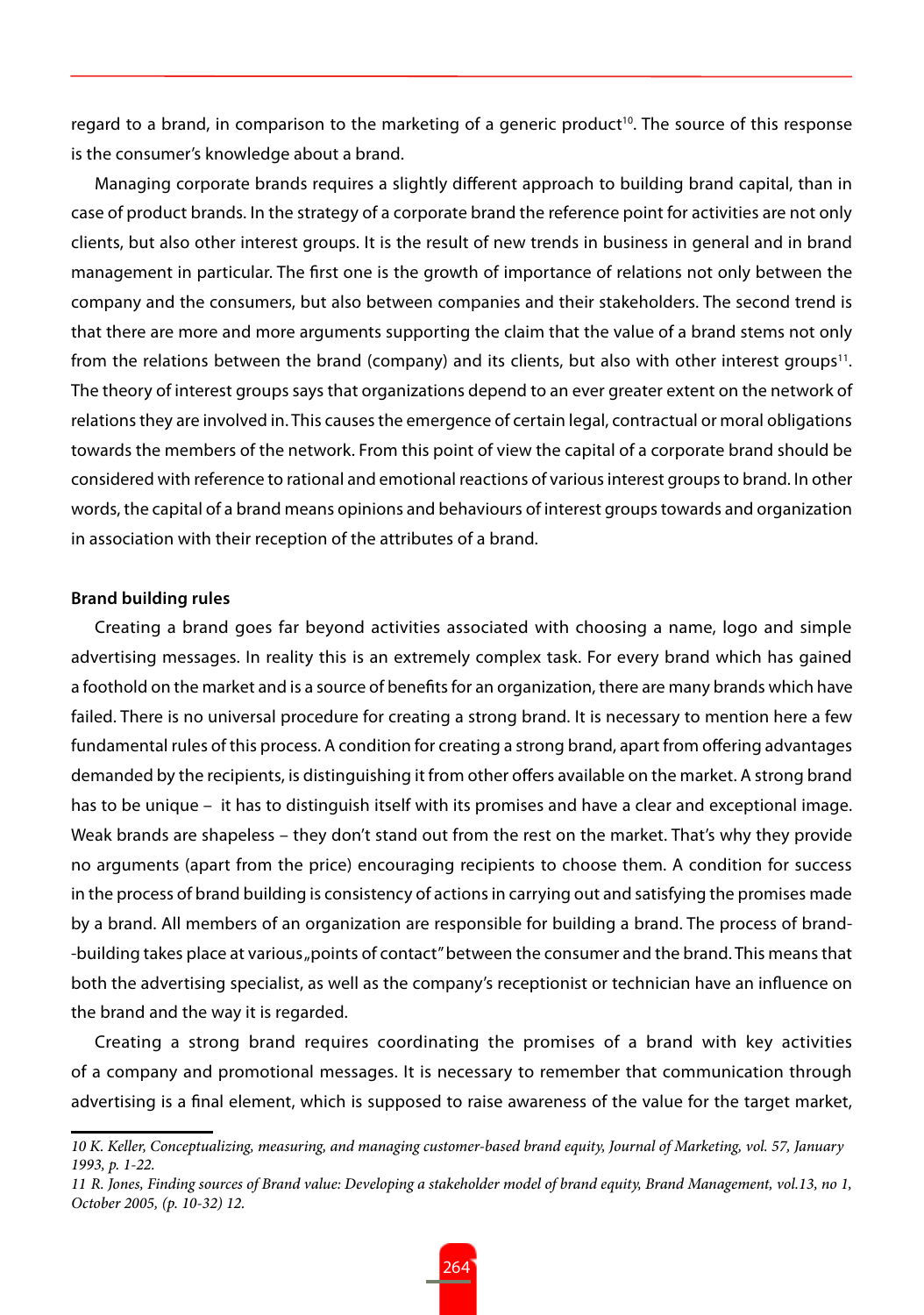created earlier within the organization.

In the implementation of the strategy of brand-building it is possible, regardless of the characteristics of the organization's branch, to distinguish a few stages associated with taking key decisions with regard to a brand. They are:

- Making a decision to start building a brand.
- Choosing the badges of a brand and the architecture of brands.
- Defining promises of the brand in association with stakeholders who are the recipients of the brand.
- Allocation of assets to securing the implementation of the brand's promises and external communication.

Before allocating assets to the construction of a brand it is necessary to answer the question whether such activities make sense. In other words, it is necessary to find out whether investing in a particular brand will provide an organization with benefits exceeding the scale of expenses. Brand is a decisive factor of success in branches offering consumer goods, especially luxury goods. In case of components, high-technology branches, as well as non-profit organizations brands play a less significant role and are not necessary for success. However, even in branches where brand is not a decisive factor, building it may be beneficial for an organization under the condition that the scale of spending on this purpose is proportionate to the potential effects.

Choosing the badges of a brand, including above all its name, is a decision which may have a long-term effect for an organization. A well-matched brand name may help achieve high level of awareness of the brand among recipients and may facilitate creating the desired associations. At the same time thanks to the possibility of registering a well-matched name an organization can gain the certainty that no one else will be allowed to use the position of the brand for his goals without consent. In case of organizations conducting complex activities using a series of brands, it is important to create an appropriate brand architecture. Defining brand architecture means defining relations between brands, to what extent they can support each other, where a conflict between brands is allowed, what their relation to the organization's brand is. Brand architecture present in an organization can be the result of a consistent strategy or may be "inherited". In the second case, change, including change of brand name, should be implemented if the brand name doesn't comply with the current strategy of an organization.

Positioning a brand means a way of placing the brand in the minds of targeted stakeholders, which is desirable from the point of view of the organization. In other words, it means defining the way a brand should be regarded, thus, defining the so-called promises of a brand. Positioning requires defining the recipients of a brand and the recipients' expectations concerning the brand. Efficient positioning requires satisfying two conditions at the same time. First of all, the brand should differ from others. Second thing is that its recipients have to appreciate diversity. Diversity itself, if it doesn't concern messages important and significant to the recipients, doesn't make any sense, as it doesn't cause the desired reaction of the recipients.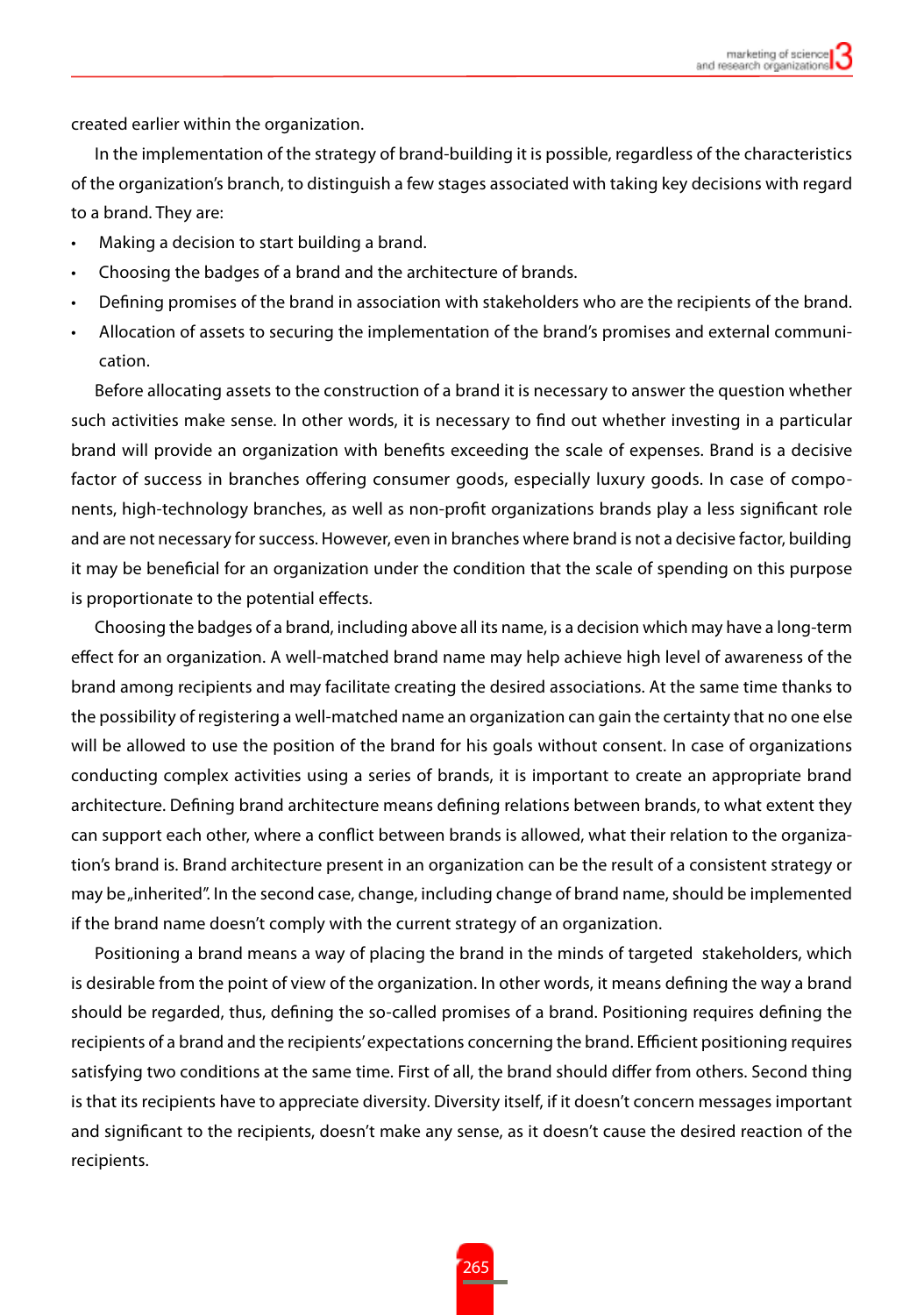The stage of marketing communication and satisfying brand's promises in practice follows the choice of the brand's position. Traditionally, the process of building a brand is associated with advertising and promotional activities. Advertising is only one of a few elements of the process of brand-building. Its purpose is to inform a broad audience about the values borne by a brand, and which have been created within an organization. As the value of a brand can be built up at any interaction of the recipient with the organization and its offer, it is necessary to make sure that the moments of "contact" provide the recipients with exactly what the brand promises. Many organizations are unable to keep the promises made to their stakeholders. Such actions – promising and disappointing may undermine the credibility of a brand. Not keeping a promise may take place at any moment, at which the stakeholder has contact with an organization, its offer or its employee. Every such experience is a "moment of truth", which may have either a negative or a positive impact on the way a brand is regarded and thus may either improve or harm the results of an organization.

# **The brand of a research institution**

The marketing of a research institution is a comparably new area of the utilization of brand. The brand of a research institution, in order to stand out from others, should have a clear and easily comprehensible identity, which can be noticed and create positive associations. Strong brand may help an organization stand out from other institutions running similar activities. The strategy of the brand of this type of institution can be analyzed according to the the above-mentioned four-stage model.

Even though in case of research institutions the brand is not essential for success, taking consistent actions aimed at building a positive image of the brand of an organization seems to be desirable. Having a strong brand may help an institution distinguish itself on the market, in comparison to other entities of this kind, which may provide a certain advantage in obtaining orders or the best employees.

The brand name of a research institution is secondary in terms of its significance for the success of the organization, however, it should satisfy a few basic requirements: it should be rather short, depending on the area of activity and plans for its expansion it should be more or less general, it should bear no negative associations from the past. In research institutions the problem of brand architecture usually doesn't exist, because even in case divisions of an institution function under different names, the corporate brand plays the main role.

The promises of the brand of a research institution should be chosen on the basis of the analysis of expectations of basic interest groups. In case of a research institution along with such traditional interest groups as: government agencies or entities ordering research – more and more important are also such groups as: partners, rivals, media and employees. The activities of each of these interest groups may have an impact on the manner of functioning of a research institution and thus on its results. Their activities are determined by the extent to which expectations towards an organization are satisfied by the organization. Many of these activities are regarded by interest groups from the perspective of perceiving the corporate brand. In order to gain the stakeholders' favour an organization should build up the capital of its brand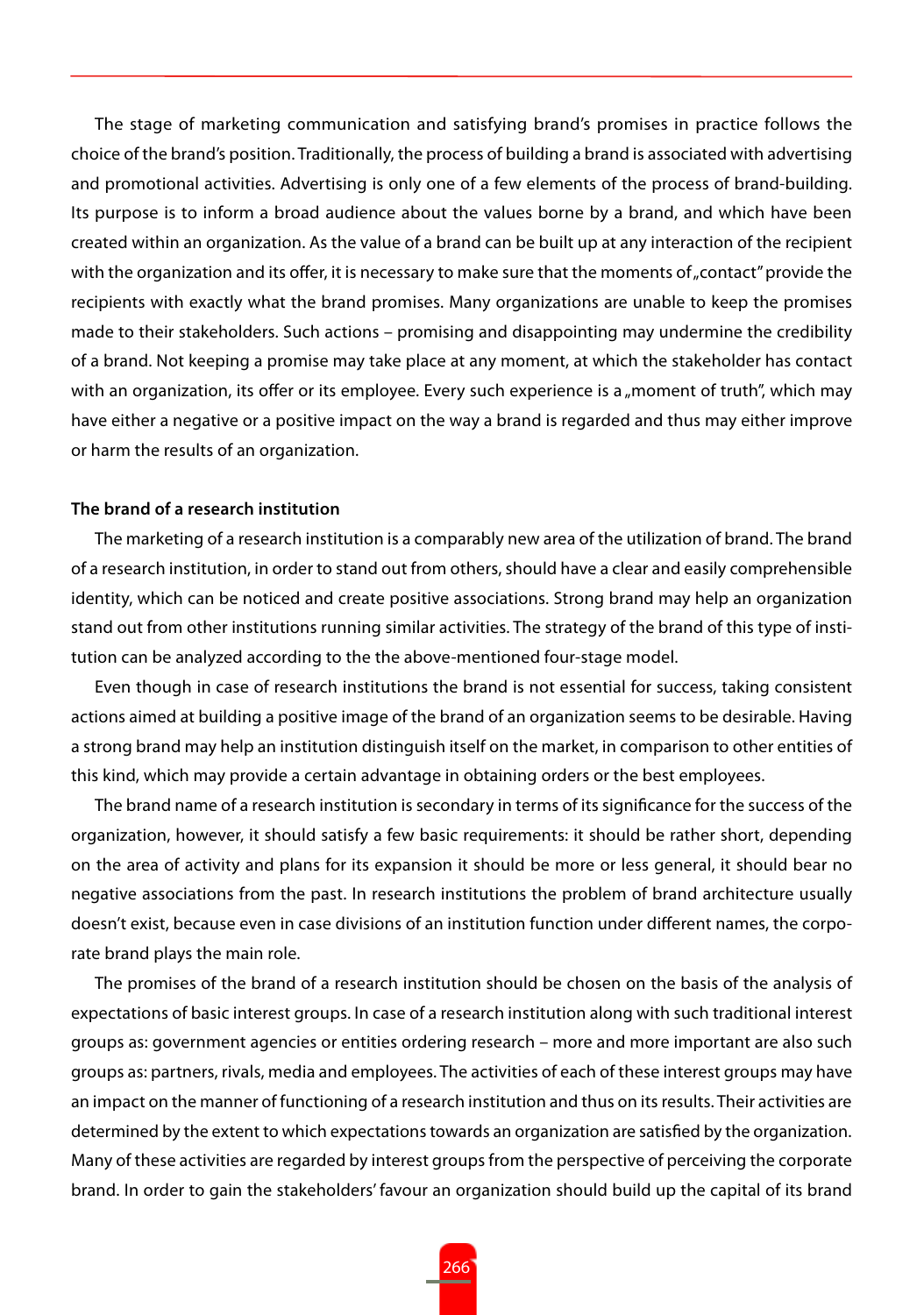based on promises adapted to their expectations. Table 1 shows examples of expectations of particular groups of interest with regard to the research institution and their behaviour depending on the level of satisfaction. On the basis of the analysis of expectations of an interest group of a research institution it is possible to identify the following main promises of a brand: highest quality of conducted research, credibility, professional approach, responsibility, modernity, topicality, punctuality, prestige.

In a research institution it is possible to satisfy the promises of a brand by delivering experiences in form of carrying out ordered research at the highest level. An additional factor improving the recognition of a brand as professional and credible, is the activity of the institution associated with publishing – releasing research results in own publications, as well as publishing materials in prestigious branch magazines.

| <b>Interest</b> | <b>Expectations of interest groups</b>     | <b>Behaviours of interest groups</b>                                        |
|-----------------|--------------------------------------------|-----------------------------------------------------------------------------|
| groups          |                                            |                                                                             |
| Contractors     | High quality, credible results of research | Positive: Loyalty towards the organization, accepting the price, ordering   |
|                 | and analyses, punctuality, reasonable      | new research, references                                                    |
|                 | price, guaranteed by the authors'          | Negative: Lack of loyalty, looking for other contractors, negative message  |
|                 | reputation                                 | to potential clients                                                        |
|                 | Cooperation on conducting research,        | Positive: Not making attempts to steal clients, creating research consortia |
| Competitors/    | actions aimed at establishing positive     |                                                                             |
| Partners        | reputation of the branch, honesty          | Negative: Aggressive fight for orders, discrediting rival's reputation      |
|                 | in business                                |                                                                             |
|                 | Legality of actions, creating new jobs,    | Positive: Lack of additional disciplining regulations, ordering grants      |
| Government      | not creating additional costs for the      |                                                                             |
| agencies        | society, taxes, carrying out precious      | Negative: Introducing additional regulations, lack of grants                |
|                 | research projects                          |                                                                             |
| Media           | Socially responsible behaviour             | Positive: Not expressing criticism, positive publicity                      |
|                 |                                            | Negative: Criticism in the media, negative publicity                        |
| Employees       | Friendly workplace, security of employ-    | Positive: Company as an attractive workplace for good professionals,        |
|                 | reputation, opportunities<br>for<br>ment   | including skilled specialists, low level of fluctuation of employees        |
|                 | scientific promotion                       | Negative: High fluctuation, low morale                                      |

**Table 1. Examples of expectations and behaviours of interest groups of a research unit**

*Source: Own materials.*

# **Using brand for promotion of technology**

An issue related to the marketing of research units is applying brands for promoting technologies produced as a result of conducted research. For a very long time the importance of brands for the success of technology was treated as a secondary issue. It was because the technology and the brand were often treated as opposing issues. Branding means consistency and stability – brands are built over a long time by consistent provision of only slightly changing promises and messages. At the same time technology means constant change and innovation, improving products and reducing costs<sup>12</sup>. However, changes which have taken place over the recent years, stimulate the growth of importance of brands also in case of technology. A strong brand may be a factor which determines the success of a particular technology, which itself may not differ much from the offer of the competition (Apple's products). A competitive advantage based on a patent may be strengthened and maintained thanks to the simultaneous usage of a brand. Picture 1 shows how using a brand may extend the period of obtaining economic benefits from patented technology.

*12 M. Sawhney, Branding in Technology Markets, [in:] A. Tybout i T. Calkins ed., Kellogg on Branding, John Wiley&Sons, Hoboken 2005, p. 201-225.*

267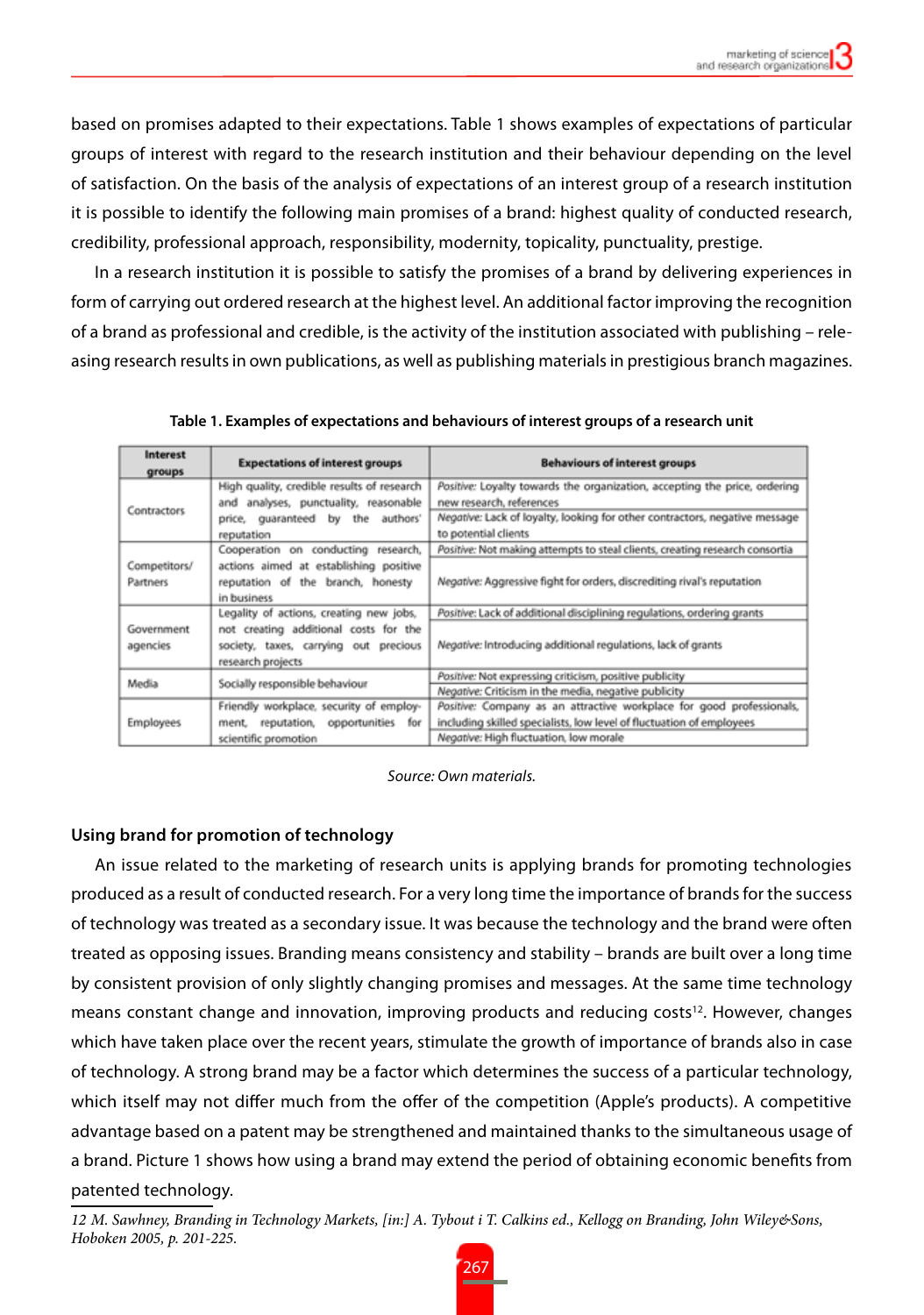

**Picture 1. Life cycle of economic benefits associated with technology and brand**

*Source: G. Urbanek, Kompetencje a wartość przedsiębiorstwa, Wolters Kluiwer, Warszawa 2011, p. 175.*

The continuous line on the diagram shows the profile of financial benefits in a situation, where patented technology is commercialized without the support of a brand. After spending associated with the phase of research and development works, when the market accepts the innovation, it becomes profitable thanks to a position of a quasi monopolist stemming from the possession of a patent. This situation continues till the moment the patent expires or a similar technology appears, which is associated with the competition's progress in technology. As a result, the benefits gained by the company are decreased. The dotted line shows the profile of cash flows in a situation, where technology is supported with a brand. However, applying a brand also makes clients associate a particular functionality of a product with a brand. In such situation, when rivals enter the market with a similar offer or even when patent protection expires, cash flow doesn't decrease substantially. In this case the revenues of a company are associated with the position of a quasi monopolist in the minds of consumers, thanks to a strong brand13.

Regardless of extending the competitive advantage of technology, brands from the area of modern technologies may constitute a signpost for consumers who find it hard to keep up with the pace of development of technology on the market. Flooded with information and opinions about various available offers – those marked with a strong brand boost confidence in the correctness of a particular choice.

#### **Conclusion**

More and more often the brand constitutes a tool which can be efficiently used to boost the competitive position of an organization, also in sectors not associated with consumer goods. Some of the universal rules of brand management, which have been used for a long time in consumer sectors,

*<sup>13</sup> G. Urbanek, Kompetencje a wartość przedsiębiorstwa, Wolters Kluiwer, Warszawa 2011, p. 175.*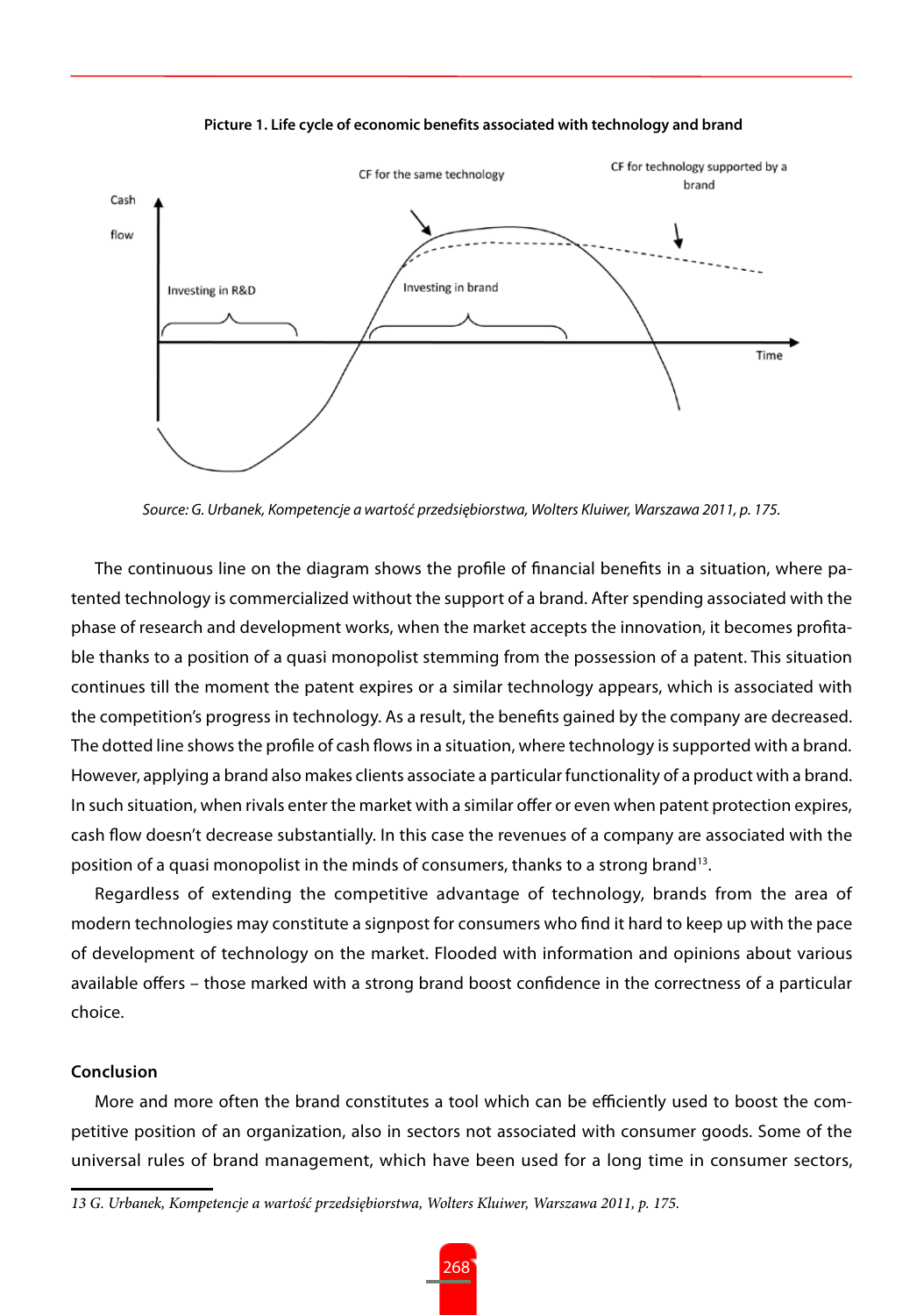can also be applied in other sectors, for example, in non-profit organizations or research institutions. The characteristics of these areas, above all aiming activities at a broad group of stakeholders, makes brand management in these organizations a complex task. Due to the fact that the issue is new, it hasn't been thoroughly investigated yet. It constitutes a new area of challenges for brand researchers.

# **Bibliography**

- 1. Aaker D., Managing Brand Equity, The Free Press, New York 1991,
- 2. Berthon P., Pitt L., Chakrabarti R., Berthon J-P., Simon M., Brand Worlds from articulation to integration, Journal of Advertising Research, March 2011,
- 3. Calkins T., The Challenge of Branding, [in:] Tybout A., CalkinsT. , Kellogg on Branding, Wiley, Hoboken 2005,
- 4. Doyle P., Value-Based Marketing: Marketing Strategies for Corporate Growth and Shareholder Value, Wiley, Chichester, 2001,
- 5. Dyer D., Dalzell F., Olegario R., Rising Tide, Harvard Business School Press, Boston, 2004,
- 6. Jones R., Finding sources of Brand value: Developing a stakeholder model of brand equity, Brand Management, vol.13, no 1, October 2005,
- 7. Keller K., Conceptualizing, measuring, and managing customer-based brand equity, Journal of Marketing, vol. 57, January 1993,
- 8. Kotler P., Armstrong G., Principles of Marketing, Prentice Hall, Englewood Hall, 1994,
- 9. Kotler P., Marketing Management, Prentice Hall, Englewood Cliffs, New York, 1991,
- 10. Madden T., Fehle F., Fournier S., Brands Matter: An Empirical Demonstration of the Creation of Shareholder Value Through Branding, Journal of the Academy of Marketing Science, Vol. 34, No. 2,
- 11. Mizik N., Jacobsen R., Talk About Brand Strategy, Harvard Business Review, September 2005,
- 12. Sawhney M., Branding in Technology Markets, [in:] A. Tybout i T. Calkins ed., Kellogg on Branding, John Wiley&Sons, Hoboken 2005,
- 13. Urbanek G., Kompetencje a wartość przedsiębiorstwa, Wolters Kluiwer, Warszawa 2011,
- 14. Urbanek G., Marka a wartość dla akcjonariuszy w okresie kryzysu finansowego 2008-2009, Problemy Zarządzania, nr 4/2010,
- 15. Urbanek G., Wpływ marki na wartość dla akcjonariuszy na przykładzie wybranych spółek notowanych na WGPW, Marketing i Rynek, nr 9/2011,
- 16. Ustawa z 30.06.2000 r. Prawo własności przemysłowej (Dz U z 2001 r., nr 49, poz. 508; z 2002 r. nr 74, poz. 676, nr 108, poz. 945, nr 113, poz. 983, nr 153, poz. 1271; tekst jednolity – Dz U z 2003 r., nr 119, poz. 1117, oraz z 2004 r., nr 33, poz. 286).